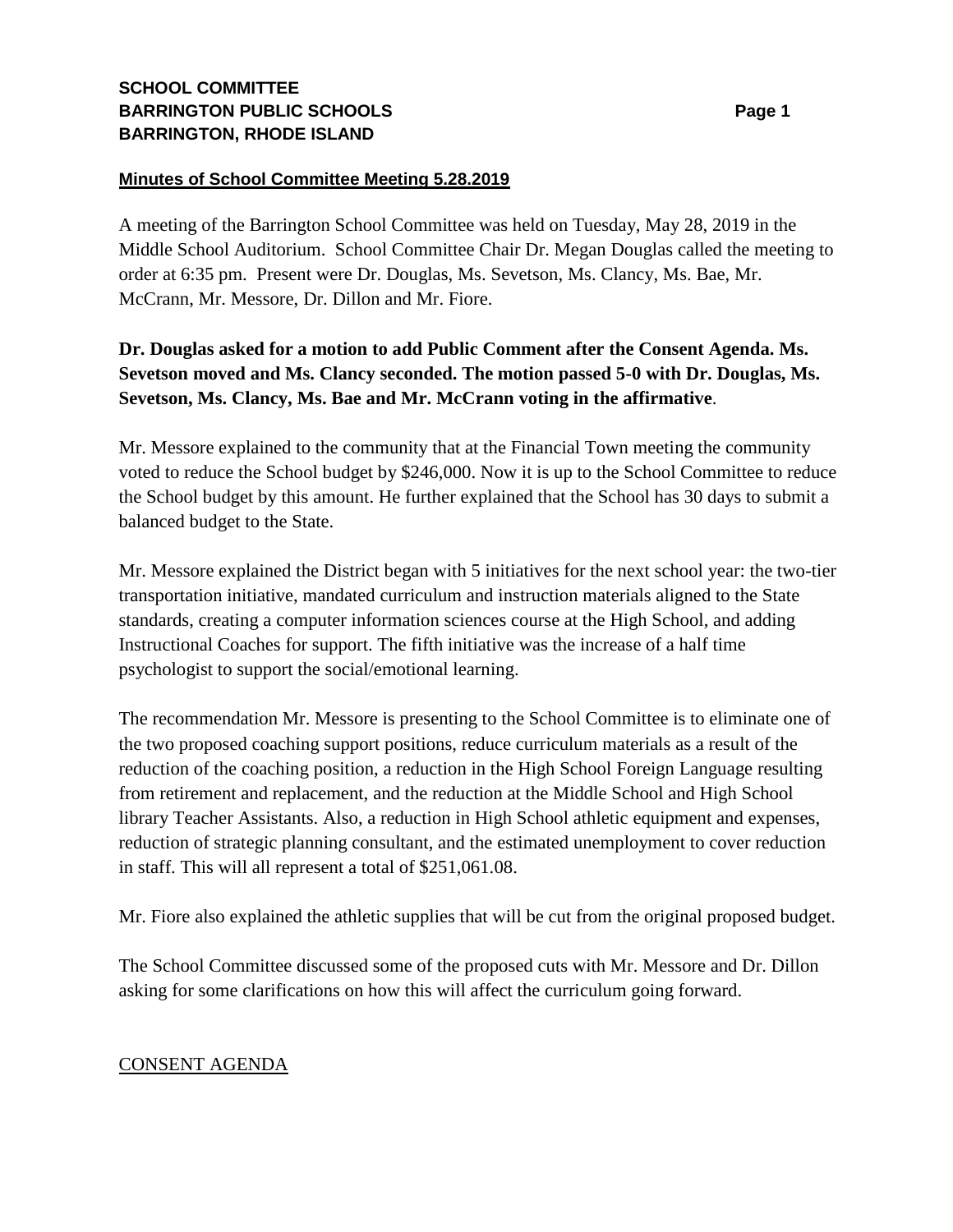### Personnel – Appointments

The following personnel and positions were appointed:

Kelly Smith, World Language, Latin – High School Julie Gladding, Math Specialist/Coach – Middle School Stephanie Bannon, English – Grade 8 – Middle School Susan Constable, Early Childhood Coordinator/Autism Coach - Barrington Public Schools

# **Dr. Douglas asked for a motion to approve the Consent Agenda. Ms. Sevetson moved and Ms. Clancy seconded. The motion passed 5-0 with Dr. Douglas, Ms. Sevetson, Ms. Clancy, Ms. Bae and Mr. McCrann voting in the affirmative.**

## PUBLIC COMMENT

Michael Green - 35 Great Road expressed his thoughts regarding the amount of money that was cut from the budget at the Financial Town meeting was targeted for the school start time and not any reduction in staff or curriculum. He also informed the Committee that he believes that the teacher union in town took a vote and 91% voted against the busing change.

John Palmeri - 17 Doane Road informed the Committee that last Wednesday at the Financial Town meeting the budget was voted down by \$246,000 because the community did not want the school start time to change. He employed the School Committee to stop the school start time initiative.

Amy Nunn - 20 Clarke Road commended the School Committee on all their efforts to promote evidence-based school start times. She acknowledges that there is a lot of controversy around this initiative but the scientific evidence is clear on what is best for the children.

Denise Andreozzi - 215 New Meadow Road read a letter that was drafted by the Teachers' Union not supporting school start time.

Nahum Mitnik - 187 New Meadow Road continued reading the letter that was drafted by the Teachers' Union.

Mary Roberts - 11 Adams Avenue (President of the NEAB) also spoke on behalf of the Teachers' Union against the school start time.

Alison Ashley - 17 Puritan Avenue expressed her concerns for the elementary-aged school children and their health. She feels that the new school start time will be taking sleep from the elementary students to give it to the teenagers. She feels that the school start time initiative should be put on hold until the Committee receives stakeholder feedback and rework the proposal so that it is beneficial to all students.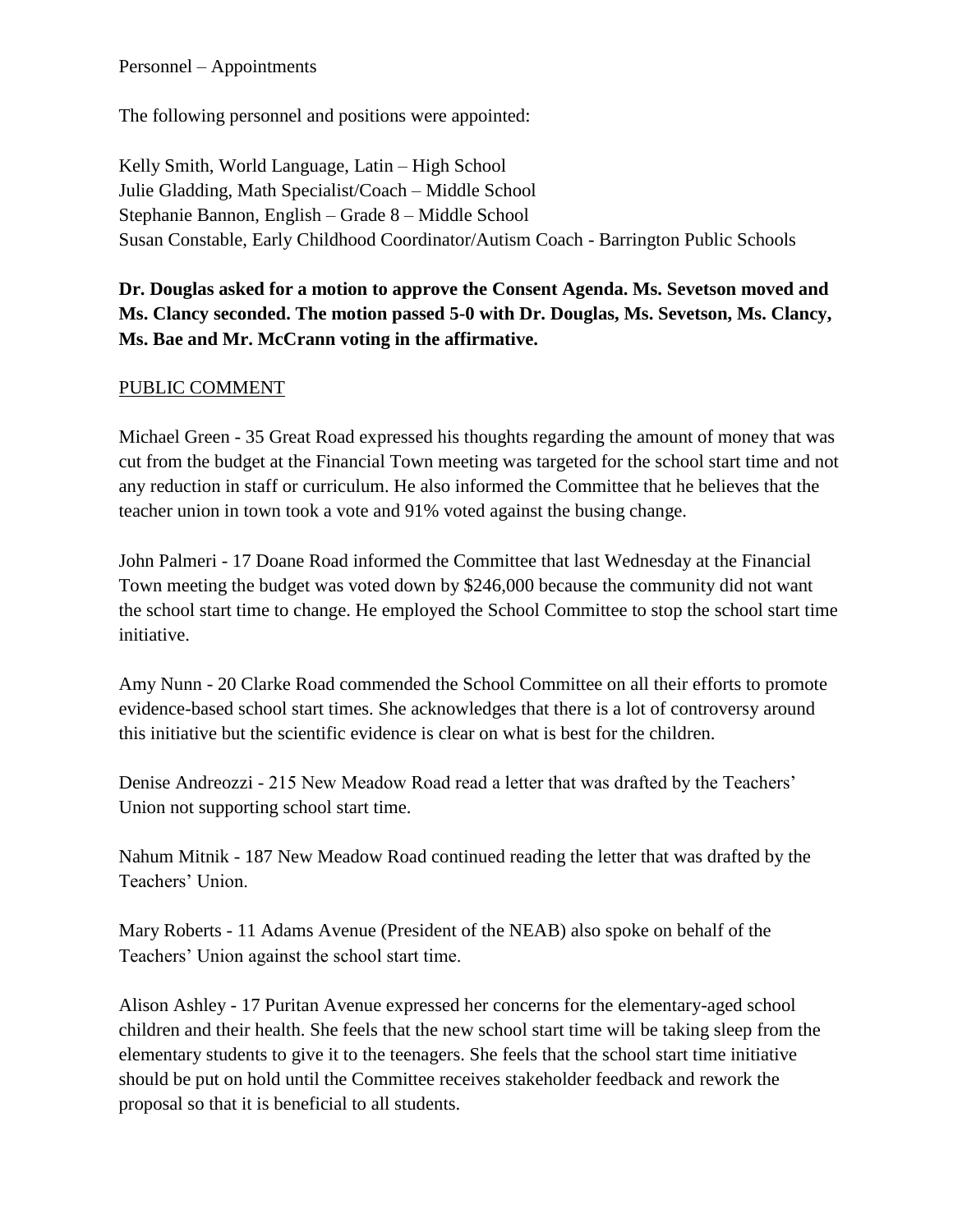Parisa Beers - 10 Robbins Drive informed the Committee that there are two petitions that have gathered signatures to stop the school start time initiative. Ms. Beers further expressed that all but 10% of the teachers are against the initiative. She feels that there has been unprecedented damage done with the relationship between the teachers and the School Committee. Ms. Beers asked that the school start time initiative be removed from the budget and begin work to restore the faith with the teachers.

Seth Fisher - 47 Lamson Road asked that the School Committee reject the recommendation made by the Superintendent. He agrees that the school start time should get changed, however, he feels the mission is flawed. He feels the School Committee has an unbelievable opportunity. He feels the School Committee should listen to what is being said and then use it. He feels it will turn things for the better in the town.

Willis Bilderback - 260 Sowams Road expressed his gratitude to the School Committee for their dedication to the health and well-being for the children. Mr. Bilderback stated that he voted for everyone on the School Committee as well as thousands of other people in the town. He doesn't feel that 400 people voting on a budget is democracy.

Katherine Williams from East Greenwich. Ms. Williams was a member of the Ad-Hoc Committee for Late Start and is currently on the Transportation Committee. Ms. Williams first explained that East Greenwich is not going back to a three-tier transportation system. It did not cost the school district \$500,000, but rather it cost much less. She expressed to the Committee that in the beginning everything will be blamed on school start time, however, new routines will be formed and fences will be mended.

Pam Lauria - 56 Martin Avenue stated as a healthcare provider she understands the importance of following consensus science in making policy or prescribing new treatments. She also stated that it is this consensus that informed multiple groups to back the 8:30 start time as the recommended time for all adolescents and high school students. She thanked the Committee for keeping with consensus science as it informs their policy decisions.

Chris Clyne - 20 Briarfield Road explained that this area of study started at Brown University in 1991. Mr. Clyne asked the question - when did we start listening to emotional impasses instead of looking at the data. Mr. Clyne feels there are concerns from the populous that we need to listen to, however, when you have the data you need to rely on the data.

Maria Wah-Fitta - 8 Indigo Road expressed that she employs the Committee to stay on task with the school start initiative. She stated that she feels that there are many families that are for the school start time initiative but are afraid to come forward.

Kathy Killilea - 69 Lamson Road expressed that she wished that people did not vote to reduce the school budget. She stated that she felt that the School Committee and the Administration had made it very clear that two-tier busing and school start times were a priority. She also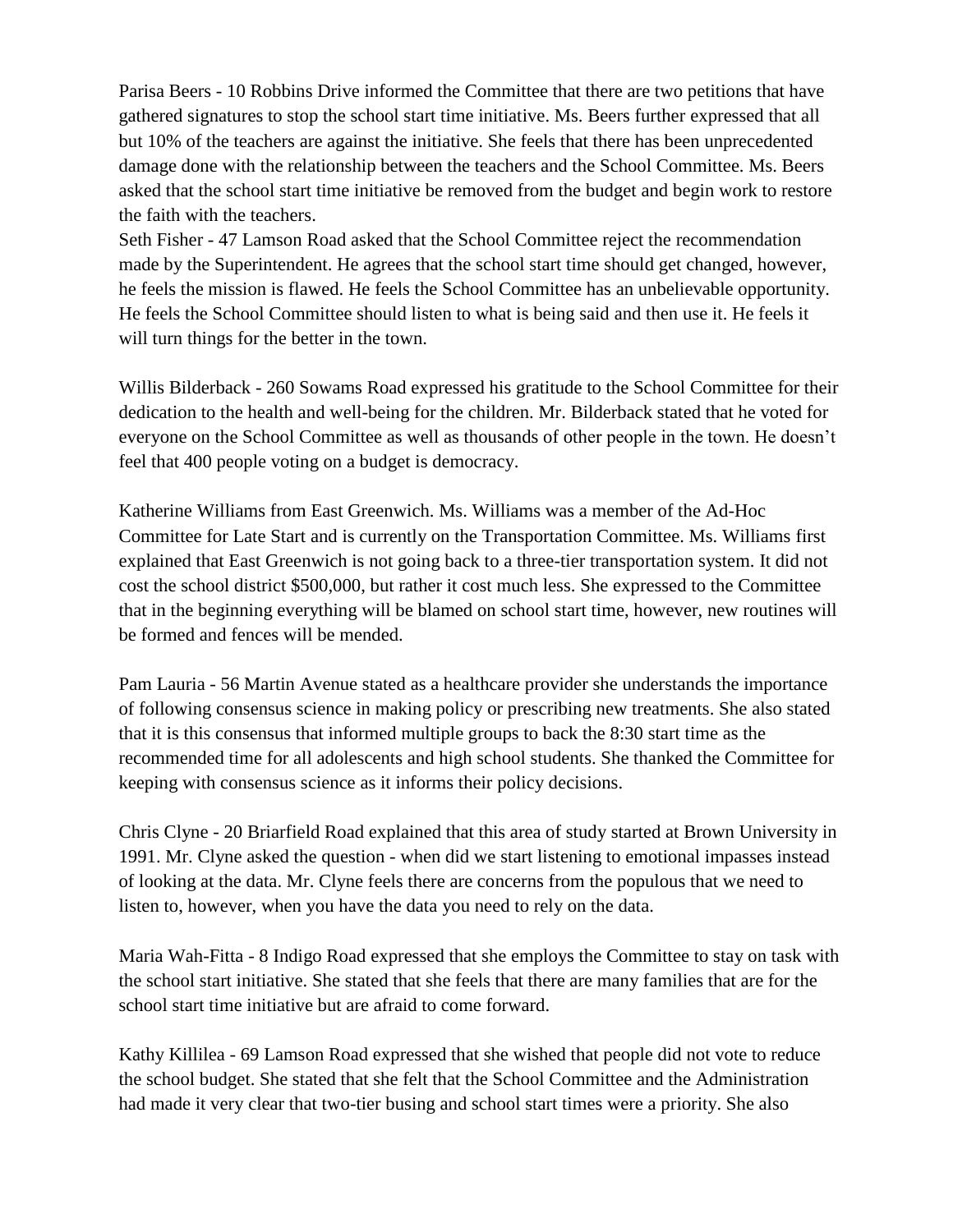expressed that they communicated very well the moral obligation they feel to offer school schedules that allow for the health and well-being for all the children. Ms. Killilea stated that thousands of townspeople voted for the Committee members.

Seanna Zimmerman - 466 Sowams Road asked where were the measurable goals of this start time and the planning for all the students to maintain the academic and extracurricular activities. She feels that the children deserve better planning than what is proposed today.

Carl Kustell - 266 New Meadow Road stated that he moved from a district that has start time later than what is being proposed in Barrington. He stated that this district is a high performing district and has a full schedule of extracurricular activities. He further stated that no one is talking about moving the start time earlier.

Sophia Mecca - 35 Waldron Avenue who is a junior at the High School. Sophia express the concern that the late start time will have at the end of the day. Students will not be able to work and those students who babysit some of the elementary school children will lose those jobs as well.

Maura McCrann - 4 Woodford Road joined the Ad-Hoc committee for school start time in 2016 and at that time there were several issues surrounding the school start time. Ms. McCrann stated that quite a few of these issues have been worked out (after school daycare, some athletic issues and transportation issues). She feels it is now time to work together. If people still have some concerns to get involved at work together as a community.

Sam Read - 226 Foote Street expressed his feelings that the School Committee have ignored the teachers and the voters' concerns over the late start time. He feels that the Committee should talk to the teachers and listen to what they say. They are with the students every day. He also asked the Committee how they will be tracking the success of the late start time.

Deborah Nyer - 30 Adelaide Avenue expressed her disappointment that the message of the voters are not being listened to. She is also disappointment that the teachers are not being listened to and wonders what will happen next school year.

Chris Sarli - 27 Beach Road protested the cuts of the library assistants. He feels that they are the right hand of the library. He also feels that with this cut the library will not be able to perform as it has in the past.

Jamie Burke - 219 Conlin Road thanked the School Committee for sitting through in the face of such tension. Ms. Burke expressed her gratefulness for democracy. She is also grateful she was able to vote for the elected professionals to implement and act on well-researched policies for our students. She feels that we all need to live together and work with each other so as not to add to the stress of our students.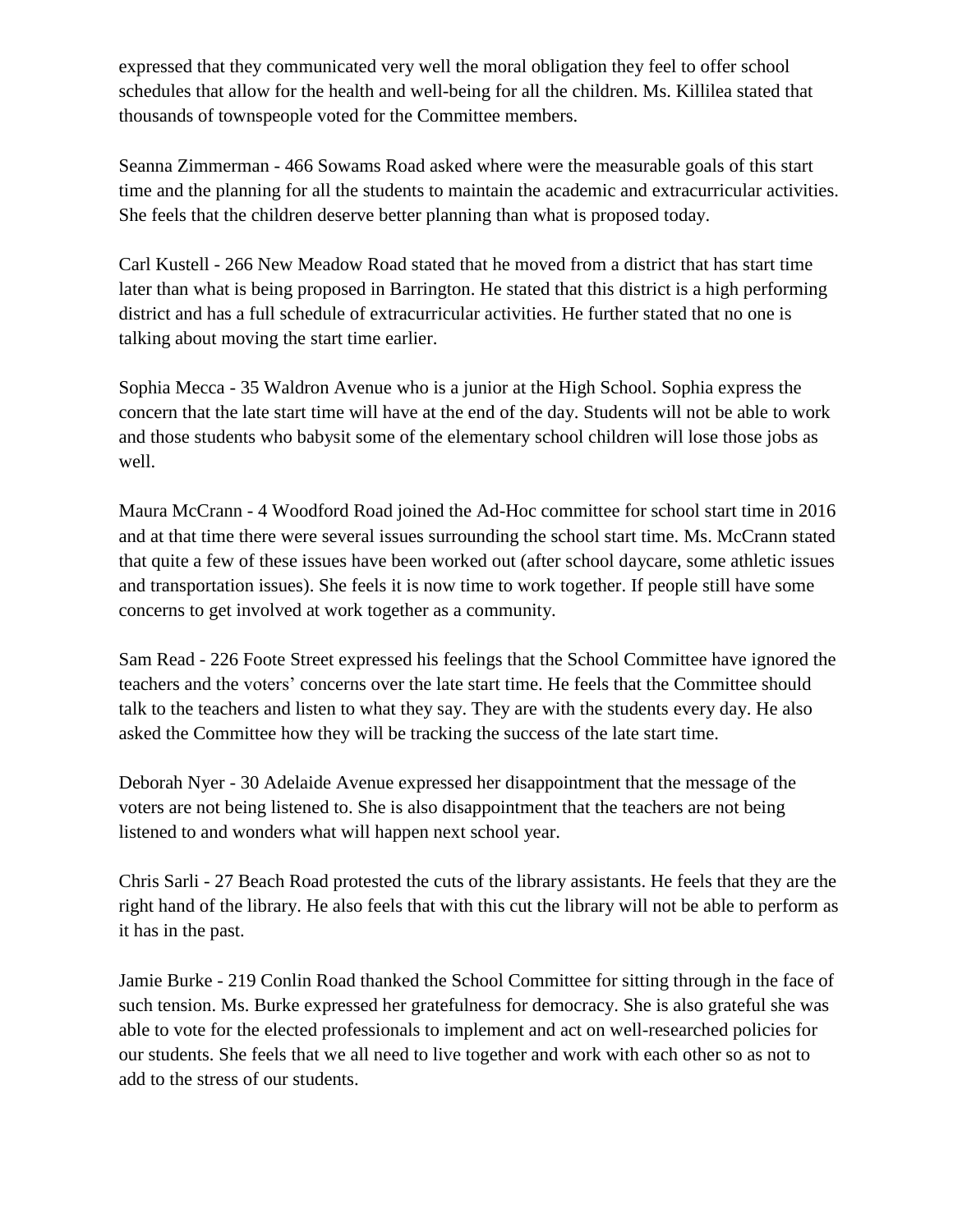Melissa Coen - 58 Chapin Road looked through all the evidence and came to the conclusion that the late school time makes sense. Ms. Coen has small children and knows that it will be difficult to change to the earlier start time but in looking at the bigger picture she also knows that when her children are in middle school and high school that they will need the extra sleep.

Heather Johnson - 7 River Oak Road expressed her concern that to vote on the Town and School Budget a town member needs to go to a meeting between the hours of 7:00 pm to 10:00 pm. She feels that the vote should be made possible so that the whole community can have their voices heard. She has lived in towns where the votes can be taken from 6:00 am to 9:00 pm. This would enable everyone to be heard.

Stu Moran - 62 Kingsford Avenue, Riverside. Mr. Moran is a PE teacher for the Barrington School District. Mr. Moran feels that the communication surrounding the school start time was not there. He expressed his wishes that the School Committee and the District sat down and talked to the teachers that are working with the children of the community. He feels that with the representation that is at the meeting tonight it is a clear view that not all stakeholders agree with this initiative.

Lisa Daft - 5 Robbins Drive stated that one of the reasons why people move to Barrington is for the school system. She feels that our students, teachers, administration, staff and parents are what make the school system great. It was one of the last school districts that emphasize the collaboration of teachers, administration and school committee. She feels that in 6 months the School Committee has decimated that important aspect of our educational system. She feels this is all because of an initiative that the Committee thinks is worth so many sacrifices. She feels this initiative never considered all the stakeholders. She doesn't feel that the School Committee is following the strategic plan. She feels the two-tier system is not cost effective.

Paul O'Brien - 88 Boyce Avenue gave two examples of schools that have the late start time. Both of these schools are on the Cape. One school has had a late start time for more than six years and they have seen a positive impact on their athletics. The other school that changed their start time and had the elementary level students go to school at 7:45 am and the middle/high school go at 8:45 am, shows a significant change in the elementary level. There were far fewer disciplinary problems.

Kristen Kreuzkamp - 10 Agawam Road expressed that we need to have our high school students get more sleep. Ms. Kreuzkamp quoted that 19% of our juniors have reported that they have seriously considered suicide. Studies show that later start time for our adolescents leads to more sleep and fewer kids having suicidal thoughts.

Lisa Mento – 128 Foote Street expressed that she is very frustrated. She feels that something needs to be done so that the teachers and the district work together. She supports both teachers and the School Committee and feels that when everyone is working together and it is the right time to make the change, then it will happen.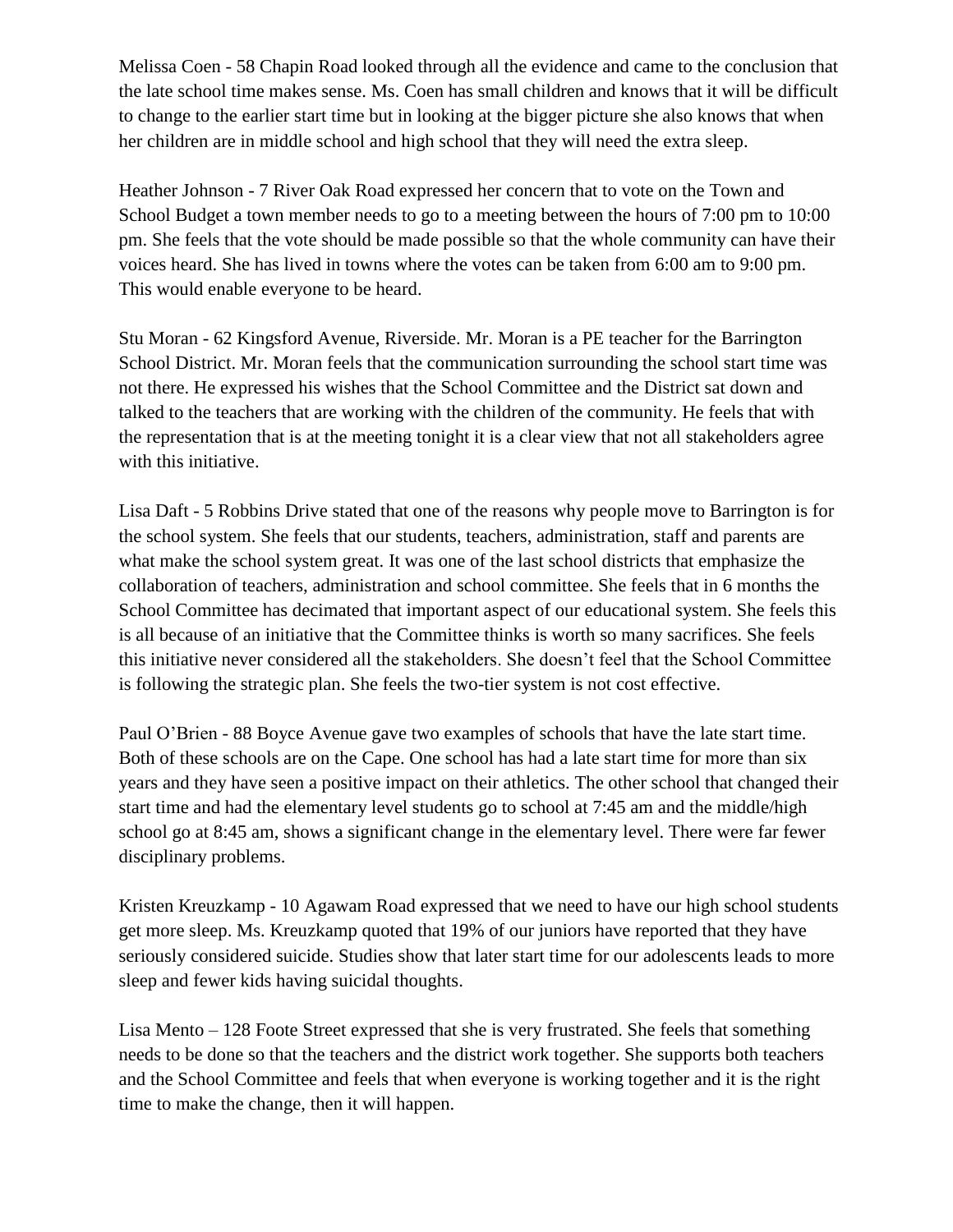Chris Poirier - 11 Chantilly Drive feels that it is possible to have good science be wrong. He feels that you find the problems at implementation. He feels that the implementation for the later start time has not been thought out. He expressed that if simple questions cannot be answered then the implementation is not there and the initiative will fail. Mr. Poirier feels that taking away the students' after school stress reliever is going to hurt the students more.

Deborah Provolo - 48 Bay Road agreed that if there isn't an implementation plan it will not work. She also stated that if the teachers are not behind the initiative it will not work.

Caroline McTaggart - 60 Adams Point Road expressed her concern over the busing. Her children right now are walking 20 minutes to the bus stop and then are on the bus for 45 minutes. She feels it is not fair to the elementary students to have to ride the buses for 7 - 10 hours a week. A three-tier bus system is needed. She feels that this initiative needs to look at all the students and what is best for everyone.

Gina Pine 479 New Meadow Road - asked Mr. Messore how many school psychologists the district will have next year for elementary. Mr. Messore stated that there will be one full time social worker for grades preK - 3, two full time psychologists and one full time social worker for grades 4-5, as well as a full time psychologist for grades 6 -8. The psychologist and social worker for grades 4-5 will also be chairs for the Middle School and Hampden Meadows. Ms. Pine asked why the added staff. Our elementary psychologist the last few years has a dual role as an early childhood screener and working in the schools. The district has looked at reallocating more time for social workers and school psychologists to be in the schools. In the country it has shown that there has been a need for more social service support for our students at all levels and Barrington has noticed the same and this was to push for the services at the elementary levels. Ms. Pine read the Social Emotional Initiative outline. She feels that the district is shifting the stress with the earlier start time for the elementary students. She is asking that the School Committee not start a later time for the secondary students.

CJ Hilty - 14 Wildflower Road spoke to the Committee about student dignity and digital dignity. Currently at the High School he feels that the Chromebooks do not function as well as a normal laptop would. He feels that there are too many restrictions. He feels the restrictions should be looked at again. He also feels there is not an accessibility of restrooms at all times. He feels the distance from the bathrooms could be a 30 minute walk.

Liam Egan - 14 Stacy Street expressed that he feels the people at the meeting have all raised very valid concerns. Mr. Egan stated that last summer when he worked he got up at 8:00 am to be at work by 9:00 am. This year at school he needs to get up at 6:30 am to be at school on time. He feels that he was more awake and energetic for work during the summer than he has been all year at school. He truly enjoyed both experiences but feels he was far more stressed waking at 6:30 am. He urges the Committee to move forward with the start time initiative and see what effect it will have on the students.